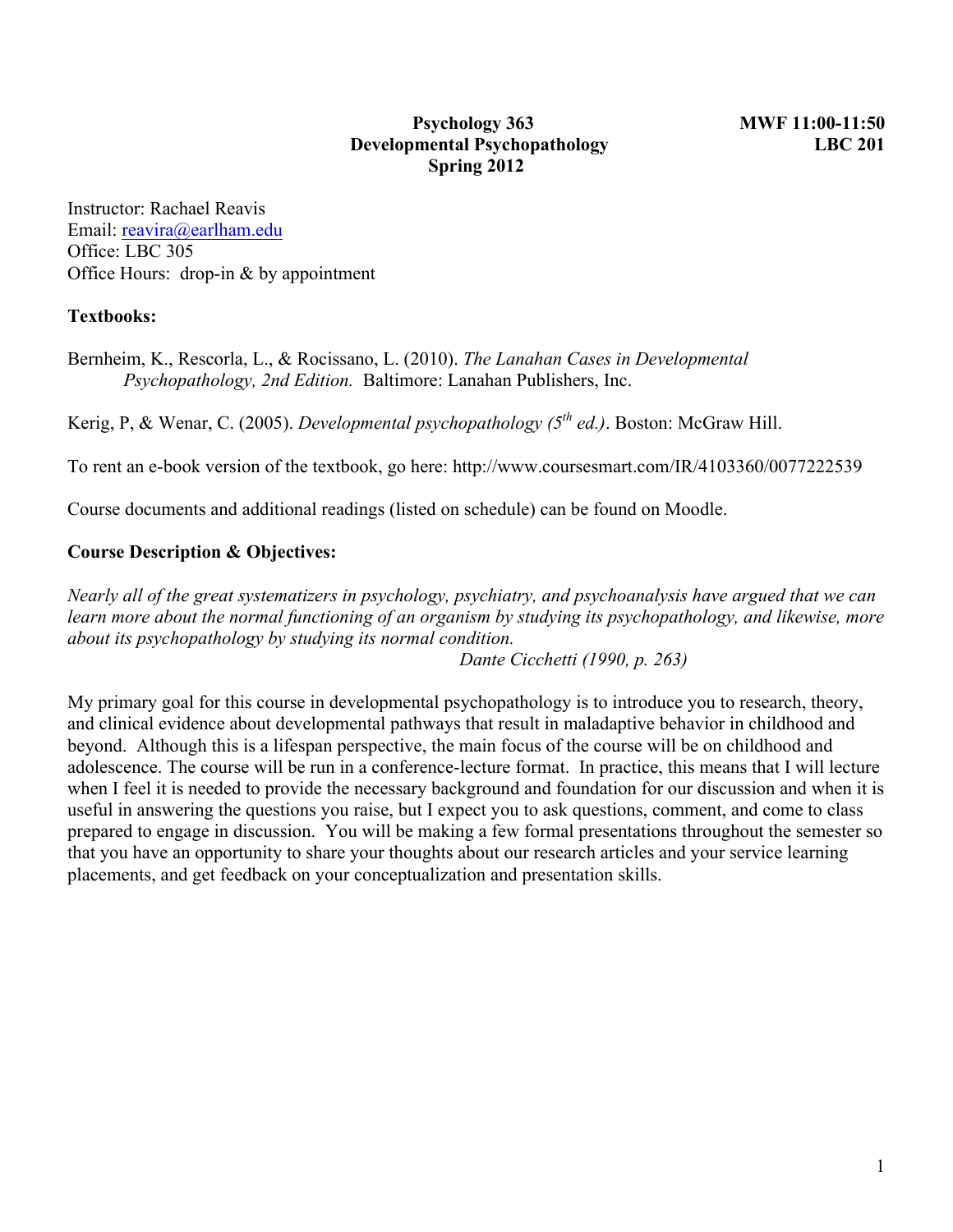## **Relevant Earlham General Education Goals:**

The following general education goals are especially relevant for this course:

- 1. Gain skills in close and critical reading, thoughtful reflection, ready discussion, and cogent writing.
- 2. Increased adeptness in thoughtfully considering texts of all sorts, whether singly or in comparison with one another.
- 3. Practice and discipline in group learning.
- 4. The ability to gather information from print and electronic sources and critical capacity to evaluate the data gathered and the ideas encountered.

# **Psychology Department Goals:**

The following psychology department goals (based on the APA guidelines) are especially relevant for this course:

- 1. Knowledge Base of Psychology (specifically in abnormal psychology)
- 2. Critical Thinking Skills
- 3. Application of Psychology
- 4. Values in Psychology
- 5. Communication Skills
- 6. Career Planning & Development

# **Specific Course Goals:**

By the end of the semester, you should be able to:

- 1. Critically evaluate assumptions underlying definitions of abnormality/disorder
- 2. Understand the developmental psychopathology framework and appreciate the complex interplay between normative and non-normative development
- 3. Understand the role of risk and protective factors in development and in the development of psychopathology in particular
- 4. Understand the role of prevention and intervention in child and adolescent mental health
- 5. Describe and evaluate current diagnostic criteria for the major groups of disorders relevant to child and adolescent populations
- 6. Identify and apply major theoretical approaches to understanding and treating disorders
- 7. Describe and evaluate empirical methodologies relevant to the study of psychopathology
- 8. More fully empathize with individuals suffering from psychological dysfunction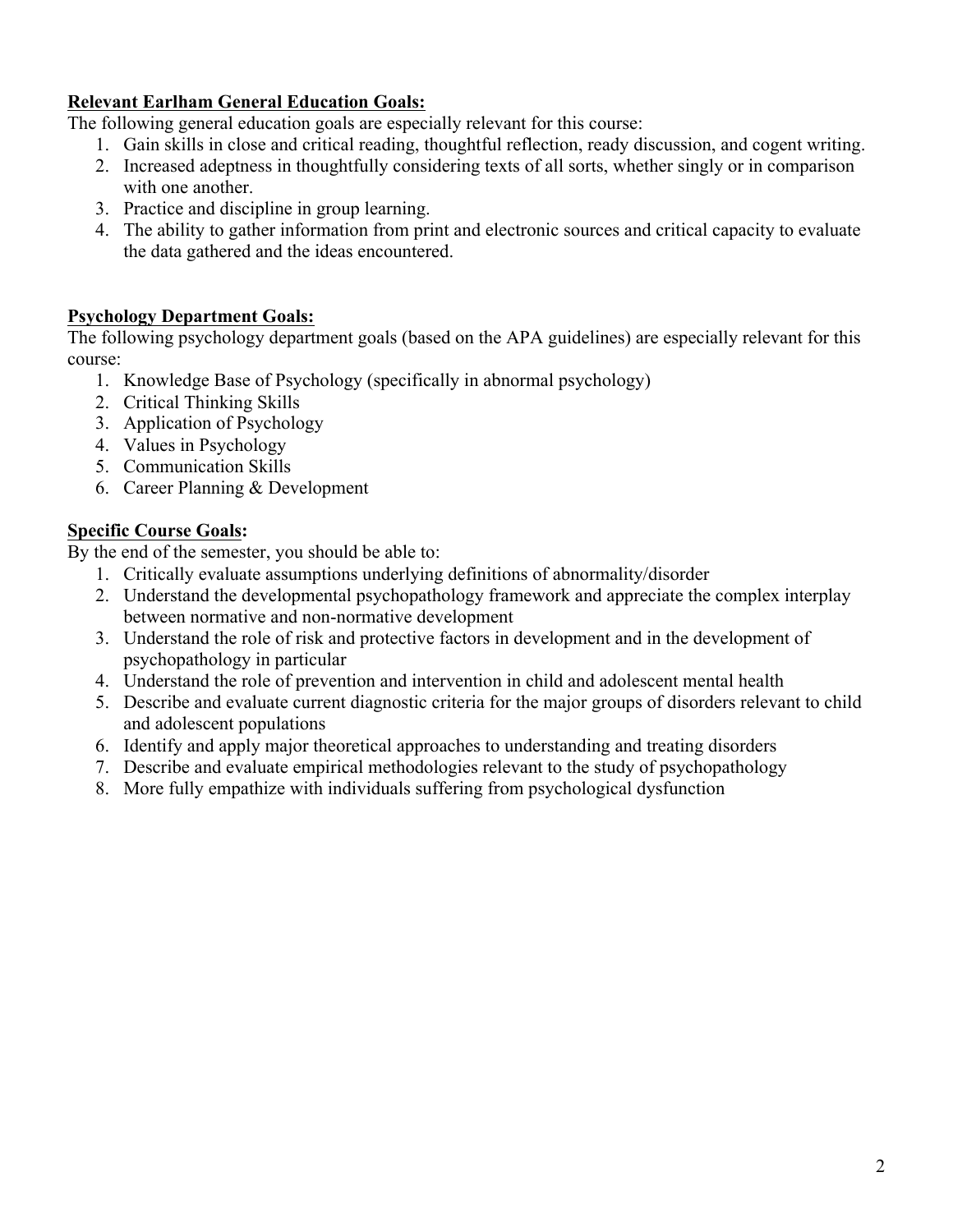#### **Evaluation:**

- **1) Discussion Leading/Research Reports.** Regardless of whether you are more interested in the research or clinical aspects of developmental psychopathology, to be an informed scholar or clinician you need to be able to read and interpret empirical research. To help you develop your skills in this area, **four times** during the semester you will be asked to closely analyze one of our additional readings.
	- For almost every topic, we will be reading an empirical or theoretical article in addition to our chapter reading. Although everyone is expected to read these articles each week, **twice** during the semester, you will be asked to lead discussion for that article with 2-3 of your classmates. You will have a 50-minute period to lead discussion. You should consult the rubrics and see me with any questions, but in general you should begin with a *brief* summary (**no more** than 4-5 minutes) and then facilitate discussion. *Discussion leaders are expected to meet in advance and plan out discussion.* Discussion leaders should examine discussion questions submitted by their classmates (see Participation, #6) as they prepare their discussion. In addition, you will *each* write an analysis (4-6 page minimum) of the article including its purpose, methods and analyses used, results, and conclusions. *Most importantly* it should include your assessment of the paper, including its contributions and limitations, alternative interpretations, and how it fits into the developmental psychopathology framework. You will need to write concisely to ensure that you have at least half of your paper devoted to a critical assessment. *You will email me your report by class time on the day that you present.*
	- **Twice** during the semester, you will be asked to read a supplementary article that your classmates are not reading. You will be required to write a critical analysis as described above, although you do not need to lead discussion of the article. (You may not do a supplementary reading on the same day that you are leading discussion of the main article.) One goal of this exercise is to make discussion richer and allow students to contribute additional knowledge. **Therefore, part of your response paper should integrate the information in your supplemental reading with the information in the main article.** You are also expected to integrate your supplementary reading into the broader discussion through thoughtful comments. *You will email me your report by class time on the day the reading is due.*
	- § You are encouraged to take your critical analysis papers to the writing center before turning them in.
	- Your discussion leading will count for 10% of your grade. Your four research reports will count for 20% of your grade.
- **2) Field Placement.** To enhance your understanding of developmental psychopathology you will spend *three hours per week* as a volunteer in a local agency serving typically or atypically developing children or adolescents or serving adults with mental or cognitive health problems. You may want to contact Bonner Center for Service and Vocation (BCSV) to register as a volunteer and to investigate volunteer opportunities in the community. I have attached a list of recommended sites that includes a brief sketch of the placement and a contact person. When you set up your placement, please let the contact person know that you are participating in a class and verify that the placement will include interaction or observation, rather than solely secretarial work. The goals and expectations for the placement are outlined to help facilitate this discussion. You are responsible for making contact and setting up your placement, but I will help in any way that I can. **You need to make first contact (not first attempt – actual contact) by 1/16, and have your placement finalized by 1/30.** You are expected to make *12 visits of 3 hours each* to your placement over the course of the semester. If you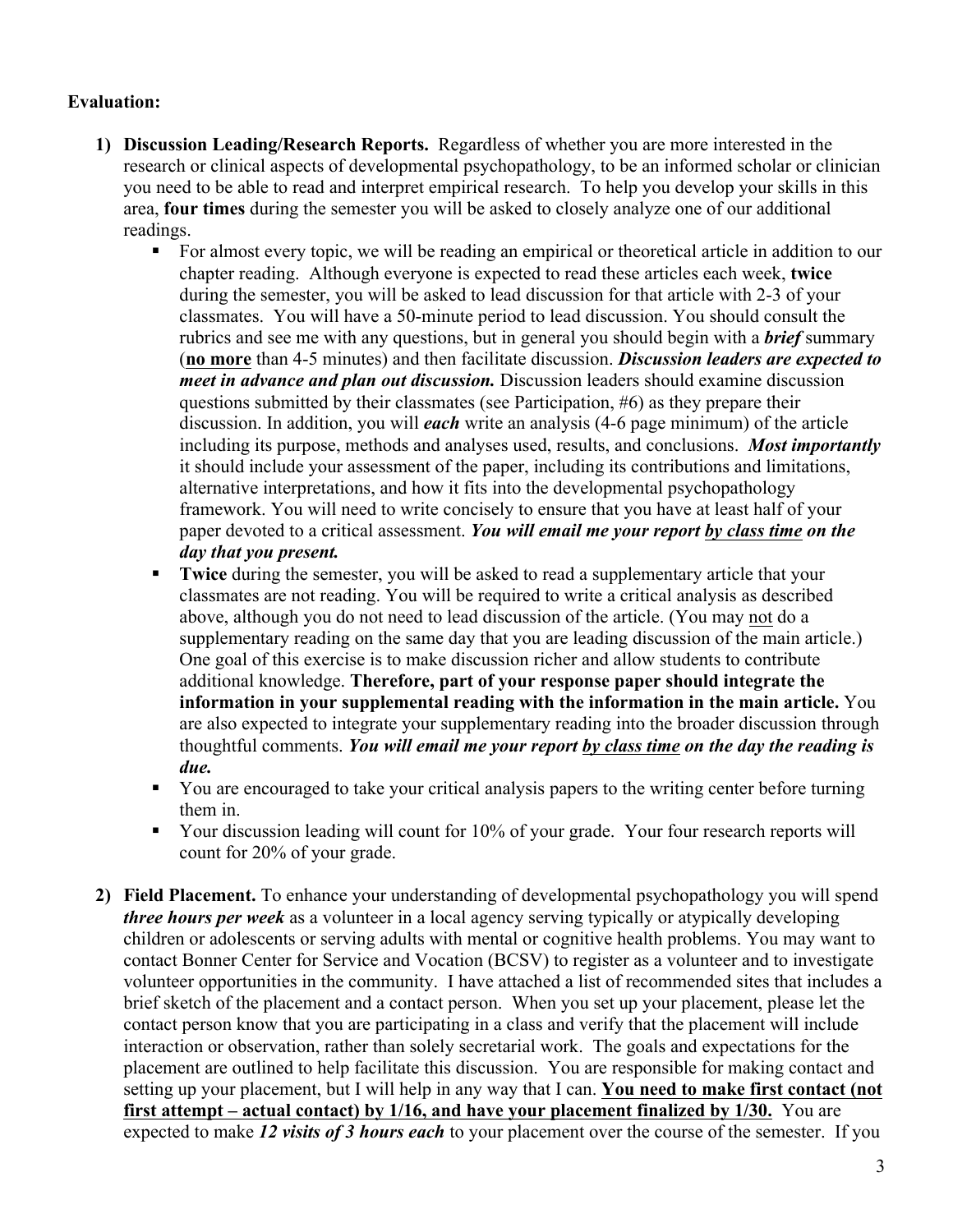have access to a car, you can arrange your visits at a time that is convenient to both yourself and the agency. *If you do not have access to a car, you will need to use the transportation service of BCSV. Contact them to determine their hours before contacting your placement.* **You will be** required to keep a journal of your weekly experiences. Journal entries should reflect your reactions to the treatment setting and the patients/clients/individuals you encounter (while preserving confidentiality.) They may be brief (1-2 pages per week, typed), but should demonstrate your *efforts to integrate your field experience with what you have learned in class each week*. You will be asked to *turn in your journals at three points during the semester.* Journals should be emailed by 11:59 pm on the due date. Before emailing your journal at each due date, you should review your prior entries and write a *2-page critical reflection* on your experiences to date. (For example: What are you learning in your visits & how does it compare to class? In what ways can you relate your experiences to the DP framework? What do you wonder about? What do you think of the program in which you are placed? Are the individuals getting the kind of help they need?) Your field placement and journal writing will account for 15% of your final grade in this course.

- **3) Assignments/Quizzes/Etc.** You will have at least two additional assigned reaction papers, due on 2/1 and 2/10. I may assign additional small homework assignments periodically. I also reserve the right to give pop quizzes during the semester over your reading. These will be open-note, but not open-book. Pop quizzes will be one or two questions, which should be easily answered if you did your reading, particularly if you took notes. Assignments and quizzes will account for 10% of your final grade in this course.
- **4) Midterm Exam.** To help you master the material we will be studying in this course, we will have a midterm exam. This will be a take-home essay exam and will be designed to assess your understanding of the developmental psychopathology framework and how it is applied to clinical case conceptualization as well as research design and interpretation. The midterm will account for 20% of your grade.
- **5) Final Project.** To integrate your fieldwork and your coursework, you will be asked to make a final presentation that is based on both. You will work in groups of 2-4 (ideally people working in the same or similar settings, but this is not essential) and develop a 20- to 25-minute presentation that *applies a developmental psychopathology framework* to some aspect of your fieldwork and prepare for questions from the class. You could present a case that illustrates concepts/models/pathways we discussed in class; you could critically evaluate the treatment program you observed; you could propose an ideal treatment or prevention program that would suit the needs of the children you observed; you could discuss how the DP framework helps to understand typically developing children in your placement; or you could develop a social policy proposal addressing needs or problems you encountered in your fieldwork. This presentation should *include reference to class materials, your placement, and additional research on your chosen topic*. If no one in your group is familiar with using PsycInfo or Annual Reports, I will schedule a time for library instruction to help you get started with your presentation. *Keep in mind that your final presentation is serving as your final exam, and you should clearly demonstrate that you have accomplished the goals set forth in the course and that you have a deep and rich understanding of developmental psychopathology.* You should inform me of who you will be working with and what your topic will be by 3/2 – this will allow me to make a schedule for the five presentation dates: 4/18, 4/20, 4/23, 4/25, 4/27. Detailed outlines for your presentations are due to me by 4/4 to allow time for feedback and revisions. On the day of your presentation, you will need to **hand in a reference list.** Your final project/presentation will account for 15% of your grade. Your grade will be based on feedback from me as well as from your classmates.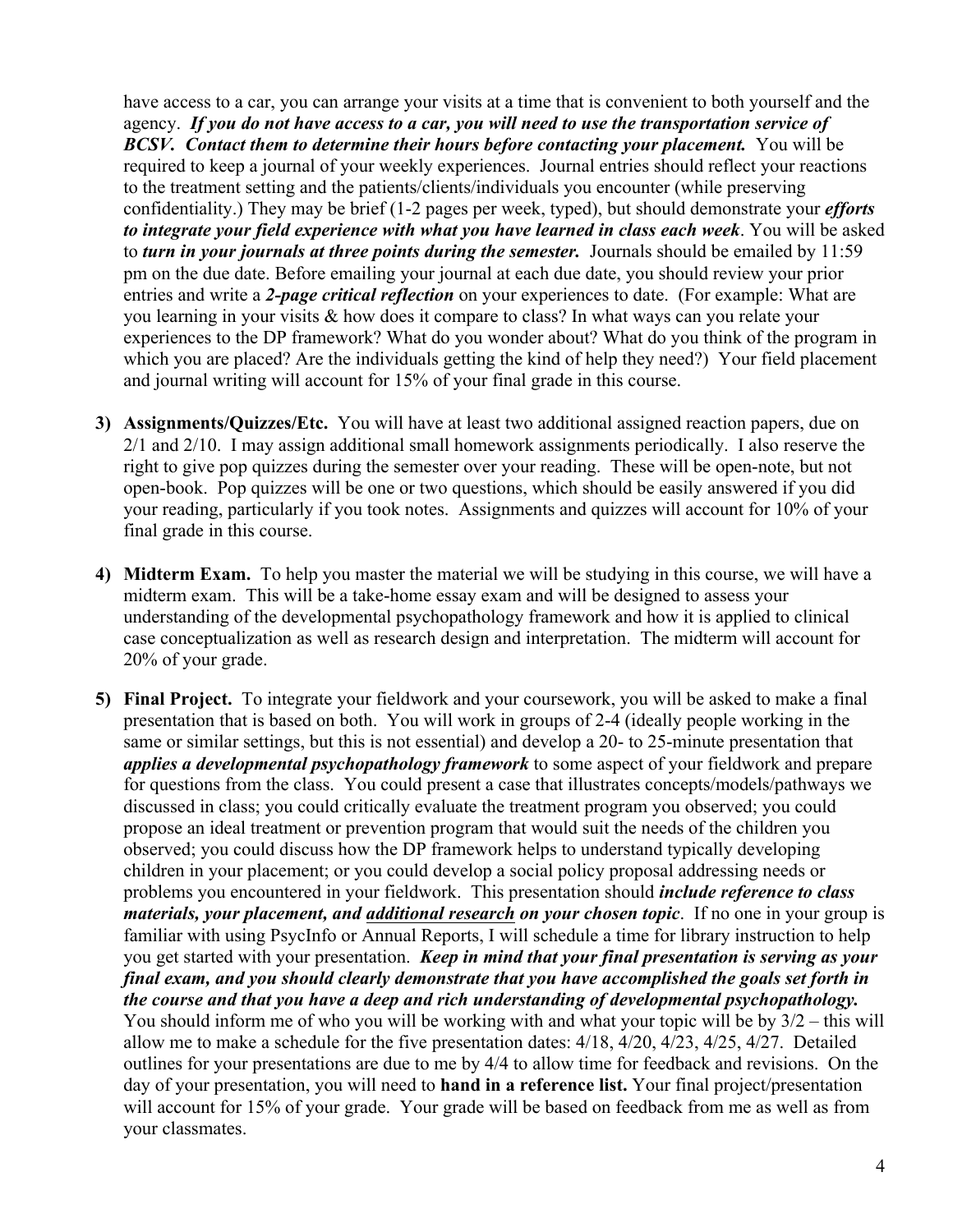- **6) Class Participation & Attendance.** Class discussion and participation will be critical to your enjoyment and mastery of the material, and will be expected from everyone. In addition to participating in discussions and activities, you will also be required to submit discussion questions on Moodle to help the discussion leaders. There are 13 article discussion days during the semester. You will be leading discussion for two of the days. For at least 9 of the remaining 11 days, you will be required to submit a discussion question on Moodle by 11:59 pm two nights before the article will be discussed in class. For example, if an article is going to be discussed on Friday, then you will need to submit a discussion question by 11:59 pm on Wednesday night. These questions should be thoughtful and demonstrate that you have read the article and thought about it carefully. (Note that submitted discussion questions are *only* for the articles that the entire class reads, not for the supplementary articles.) Your class participation will account for 10% of your final grade.
- **7) Extra Credit.** You may earn *1 point on your lowest research report for each of the first five research participation credits* you earn, and *½ point for each credit thereafter*. Beginning this semester, students can sign up for research studies in the Moodle course Psychological Research. (You will be enrolled at the end of registration.) Participation will be kept tracked of in the Moodle site, but to protect yourself, I recommend that you have your experimenter sign to indicate your participation. **Be aware that demerits will be assigned for failure to show up to an experiment for which you registered. If you end the semester with demerits, you will** *lose* **points, rather than get extra credit.** Our Moodle course will have more instructions about this process.

# **Late/Makeup Policy.**

*Reports/Journals/Midterm:* If you do not turn in your reports and journals on time, you will lose a letter grade for the first 24 hours that it is late, and another letter grade for each part of 12 hours thereafter. Thus, the best grade that can be received on a paper turned in 2 hours late is a B, a C for a paper turned in 25 hours late, and a D for a paper turned in 37 hours late. You will have ample time to complete your written assignments. If you choose to wait until the last minute you run the risk that your computer dies, you catch the flu, or you have a death in the family. *These will not be excuses for late assignments and you will be penalized, so do not procrastinate.* All assignments are due via email. Some are due by class time, others due by 11:59 pm. *Failure to attach files or attaching corrupted files is not an excuse for late work.* I recommend that you email yourself a copy when you email me, and verify on a different computer that the file is attached and readable. You are responsible for backing up your work.

*Quizzes/In-Class Assignments:* These cannot be made up for any reason.

#### **Grading:**

Your final grade will be calculated according to the following formula.

10% Discussion Leading 20% Research Reports (Main Articles & Supplementary) 15% Field Placement & Journals 10% Assignments/Quizzes 20% Midterm 15% Final Project 10% Class Participation/Discussion Questions/Attendance

A: 93%+; A-: 90%-92.9%; B+: 87%-89.9%; B: 83%-86.9%; B-: 80%-82.9%; C+: 77%-79.9%; C: 73%-76.9%; C-: 70%-72.9%; D: 65%-69.9%; F: < 65%

Please note that I do not round grades. A 79.9999 is a C+, no exceptions.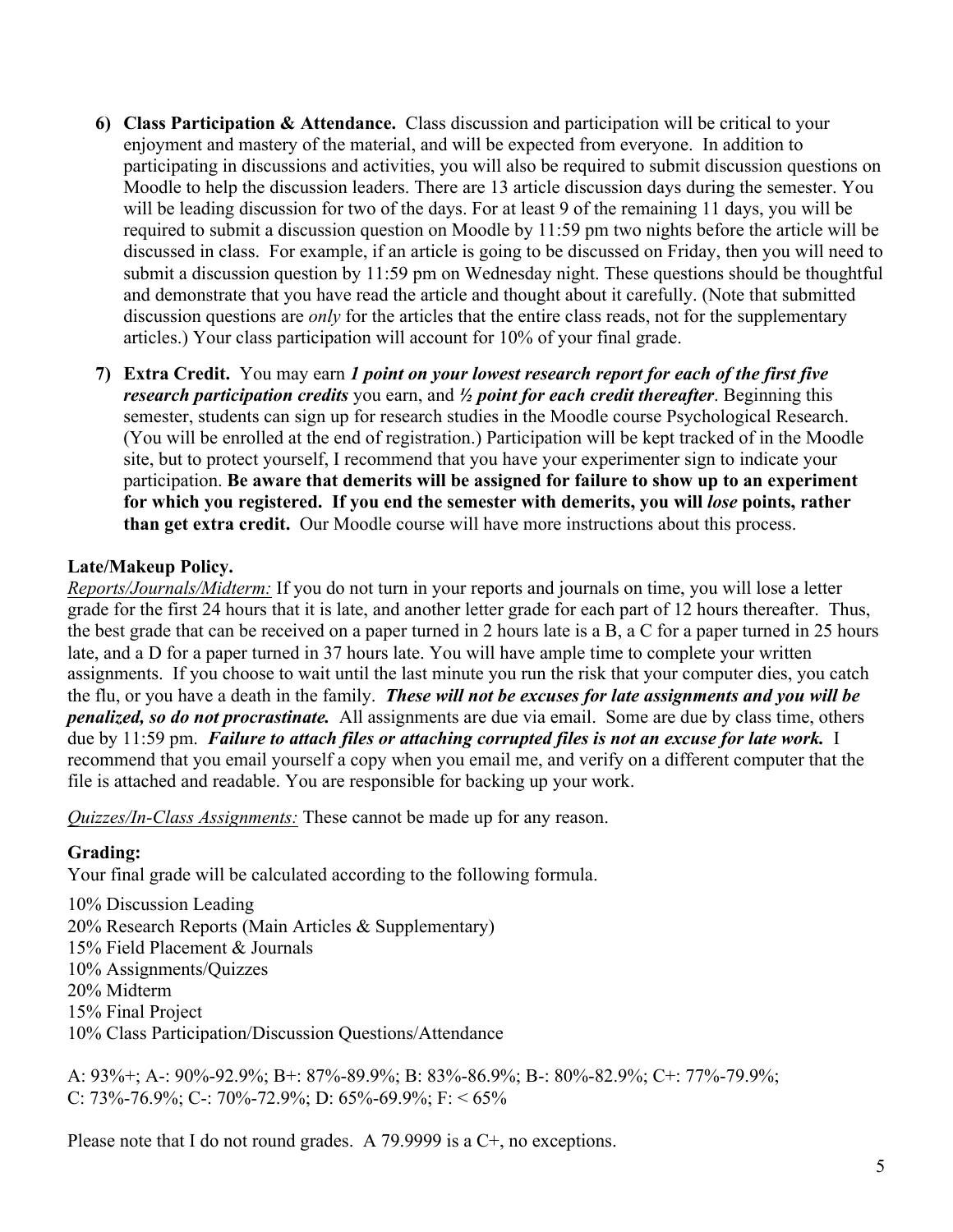**Office hour:** I do not have set office hours, but I am often in my office. You are welcome to drop in or set up an appointment.

## **Email Etiquette:**

**You are encouraged to contact me via e-mail with any questions that you may have**, but I ask that you comply to the following 'house rules': Check the syllabus and Moodle *first* to see if your question can be answered. If you ask a question that has already been answered, you will receive an automated reply telling you to find the answer yourself.

Please use appropriate etiquette when you e-mail and I will do the same in return: (a) begin with a greeting; (b) state who you are and which class/section you are in; (c) end with an appropriate signature. Don't forget to use spell-check! *If you fail to adhere to these guidelines, you will receive an automated reply that instructs you to consult these guidelines and to re-send your e-mail.*

Example of appropriate e-mail format: 'Dear Rachael, My name is [YOUR FULL NAME] and I am in your [NAME OF COURSE]\*. I have a question about X .... Thanks, [YOUR NAME]'

\*After the first 2 weeks of class, you do not need to list your class – I'll know who you are.

Example of inappropriate e-mail format resulting in no response (lack of greeting; no personal identification; no reference to course name/section; no signature; spelling errors; inappropriate language):

'So i was wonderign when you were gonna post the notes?'

Proper e-mail etiquette is *extremely* important in that (a) it enables me to be more efficient in helping you because I won't lose time trying to figure out who you are or what you are asking; (b) it is a vital skill to have in the 'real world'**. Professional relationships necessitate professional e-mail correspondence.** Thanks in advance for your cooperation!

# **Academic Honesty:**

All students are expected to conduct themselves with honesty and integrity in this course. The honor code is both a privilege and a responsibility, and you are expected to take it seriously. Suspected infractions, such as plagiarism or fabrication of reports will be treated seriously and will be reported. *Professional misconduct in a placement setting will result in an F for the course.* Furthermore, if you are aware of a violation of academic integrity, it is your responsibility to take action.

#### **Students with Disabilities:**

Please speak with me as soon as possible and let me know what accommodations Academic Support Services has suggested for you. Accommodation arrangements must be made in the first 2 weeks of the semester. Please see http://www.earlham.edu/policies/learning-disabilities.html for details.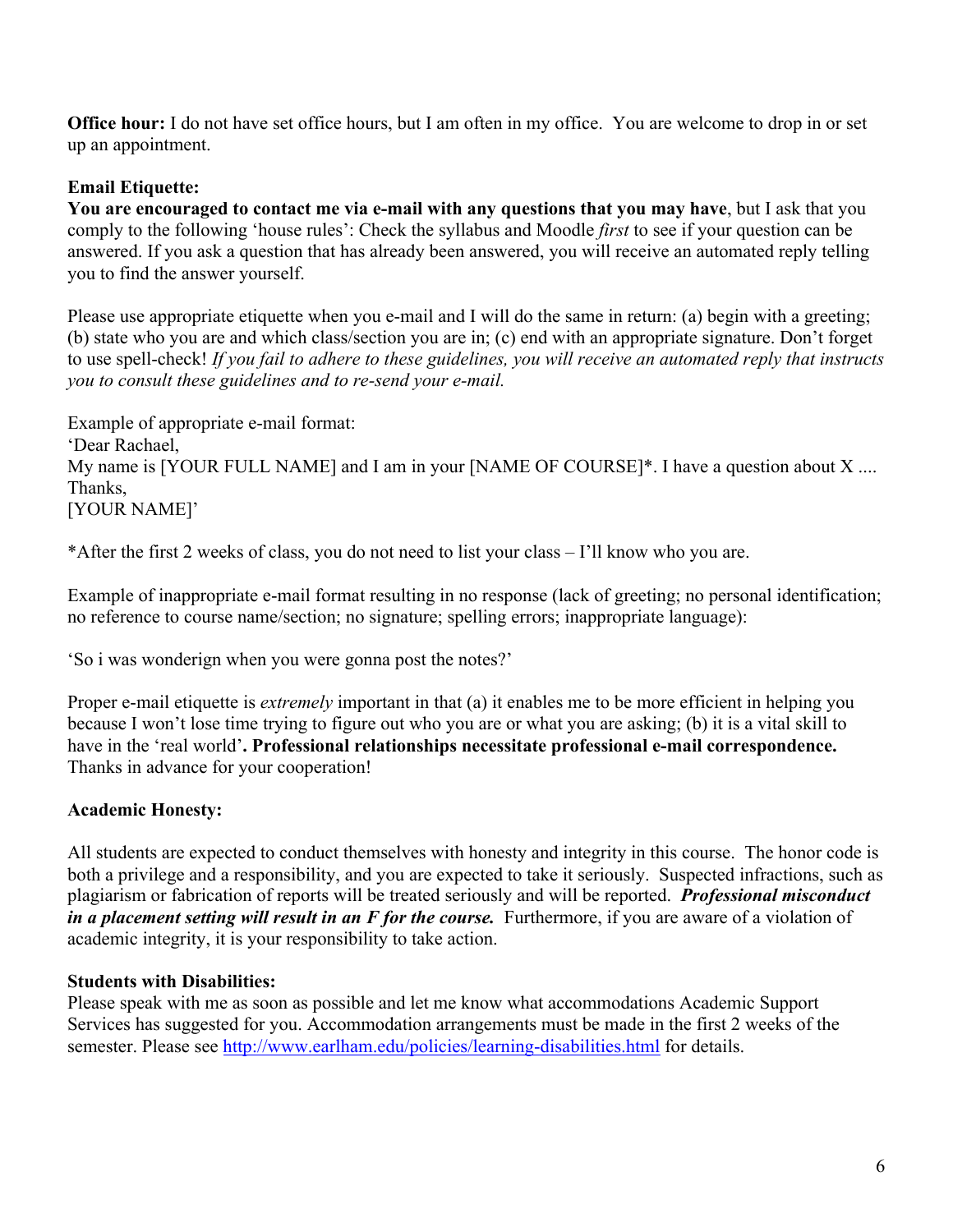# **Schedule of Topics & Assignments**

Please note that this schedule is tentative and may change as circumstances require. Dates: Topic & Reading:

| 1/11 | Topic: Syllabus, Service Learning Placements                                                                                                                                                      |
|------|---------------------------------------------------------------------------------------------------------------------------------------------------------------------------------------------------|
| 1/13 | Topic: Introduction<br>Reading: Ch 1, Casebook p. 1-7, Case 28                                                                                                                                    |
| 1/16 | Topic: Introduction<br>Reading: Masten, 2006<br>Supplemental Reading: Tavernier & Willoughby,<br>2011<br>Make first contact for placement before class on 1/16                                    |
| 1/18 | <b>Topic:</b> Normal Development<br><b>Reading:</b> Ch 2; Ch. 6, p. 159-167                                                                                                                       |
| 1/20 | <b>Topic:</b> Normal Development<br>Reading: Case 26, Atlantic Article                                                                                                                            |
| 1/23 | <b>Topic:</b> Normal Development<br>Reading: Kovan, Chung, & Sroufe, 2009<br>Supplemental Reading: Cabrera, Fagan, Wight, &<br>Schadler, 2011                                                     |
| 1/25 | Topic: Diagnosis & Assessment<br><b>Reading:</b> Ch. 3, DC 0-3 Guidelines for Diagnosis                                                                                                           |
| 1/27 | Topic: Diagnosis & Assessment<br>Reading: Ch. 16, Case Screening                                                                                                                                  |
| 1/30 | Topic: Diagnosis & Assessment<br>Placement should be finalized and visits begun                                                                                                                   |
| 2/1  | Topic: Focus on Risk Factors<br>Reading: Ch. 14<br><b>Assessment Paper (Diagnosis, Rationale, and</b><br>Reaction) due via email at 11:59 pm                                                      |
| 2/3  | Topic: Focus on Risk Factors<br><b>Reading: Case 23</b>                                                                                                                                           |
| 2/6  | Topic: Focus on Risk Factors<br>Reading: Sternberg, Baradaran, Abbott, Lamb, &<br>Guterman, 2006<br>Supplemental Reading: Kelleher et al., 2008                                                   |
| 2/8  | Topic: Autism, Asperger's Disorder, & PDD<br>Reading: Ch. 5                                                                                                                                       |
| 2/10 | Class in Session, but no Rachael (conference).<br><b>Small group discussions about placements.</b><br>** Attendance counts double**<br>Placement discussion response due via email<br>by 11:59 pm |
| 2/13 | Topic: Autism, Asperger's Disorder, & PDD<br>Reading: Cases 1 & 2                                                                                                                                 |
| 2/15 | Topic: Autism, Asperger's Disorder, & PDD<br>Reading: Baron-Cohen, 2000<br>Supplemental Reading: Webb et al., 2011<br>First Journal & Critical Reflection due by 11:59 pm                         |
| 2/17 | <b>No Class, Early Semester Break</b>                                                                                                                                                             |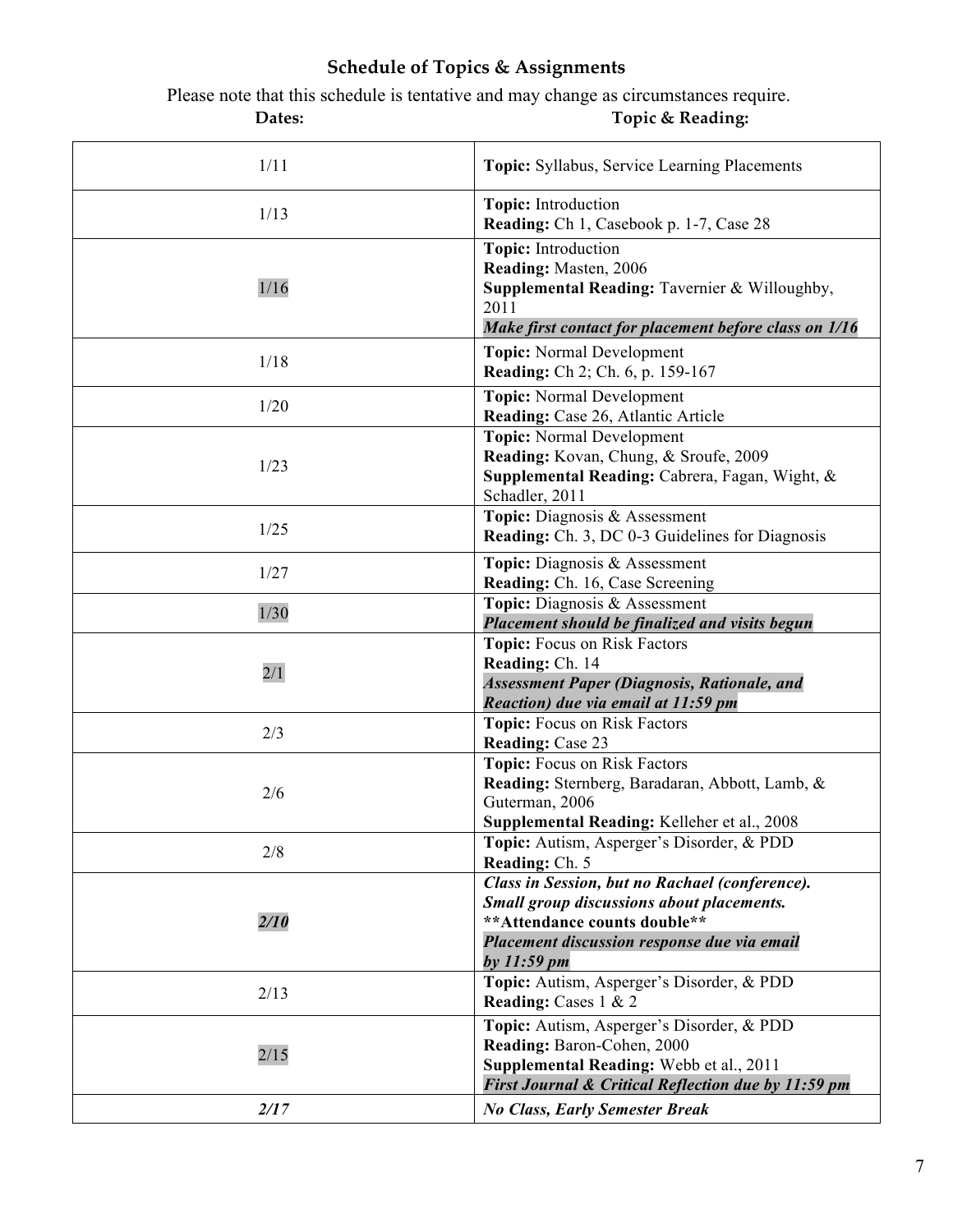| 2/20                     | <b>Topic:</b> Mental Retardation<br>Reading: Ch. 4, Case 5                                                                                                                                                          |
|--------------------------|---------------------------------------------------------------------------------------------------------------------------------------------------------------------------------------------------------------------|
| 2/22                     | <b>Topic:</b> Mental Retardation<br>Reading: Reddy & Pfeiffer, 2007<br>Supplemental Reading: Wallander, Dekker, & Koot,<br>2006                                                                                     |
| 2/24                     | Topic: AD/HD, LD<br>Reading: Ch. 7<br>Take home midterm will be handed out                                                                                                                                          |
| 2/27                     | Topic: AD/HD, LD<br>Reading: Cases 4 & 19                                                                                                                                                                           |
| 2/29                     | Topic: AD/HD, LD<br>Reading: Shaw, Lacourse, & Nagin, 2005<br>Supplemental Reading: Greven, Rijsdijk, & Plomin,<br>2011                                                                                             |
| 3/2                      | Topic: ODD/CD<br><b>Reading:</b> Ch. 6, 10<br><b>Groups and topics due for Placement Presentation</b>                                                                                                               |
| 3/5                      | Topic: ODD/CD<br>Reading: Cases 20, 21                                                                                                                                                                              |
| 3/7                      | Topic: ODD/CD<br>Reading: Kim-Cohen, Moffitt, Taylor, Pawlby, &<br>Caspi, 2005<br>Supplemental Reading: Miller, Malone, & Dodge,<br>2010                                                                            |
| 3/9                      | <b>Placement Discussion Day</b><br>(Attendance counts double)<br>Take home midterm due by 11:59 pm via email.                                                                                                       |
| $3/12$ , $3/14$ , $3/16$ | <b>No Class, Spring Break</b>                                                                                                                                                                                       |
| 3/19                     | Topic: Mood Disorders/Suicide<br>Reading: Ch. 9                                                                                                                                                                     |
| 3/21                     | Topic: Mood Disorders/Suicide<br>Reading: Cases 15-18                                                                                                                                                               |
| 3/23                     | Topic: Mood Disorders/Suicide<br>Reading: Chronis-Tuscano et al., 2010<br>Supplemental Reading: Doerfler, Connor, & Toscano,<br>2011<br>Second Journal & Critical Reflection due via email by<br>$11:59 \text{ pm}$ |
| 3/26                     | <b>Topic:</b> Anxiety Disorders<br>Reading: Ch. 8                                                                                                                                                                   |
| 3/28                     | <b>Topic:</b> Anxiety Disorders<br>Reading: Cases 7-11                                                                                                                                                              |
| 3/30                     | <b>Topic:</b> Anxiety Disorders<br>Reading: Haywood et al., 2008<br>Supplemental Reading: Grootheest et al., 2007                                                                                                   |